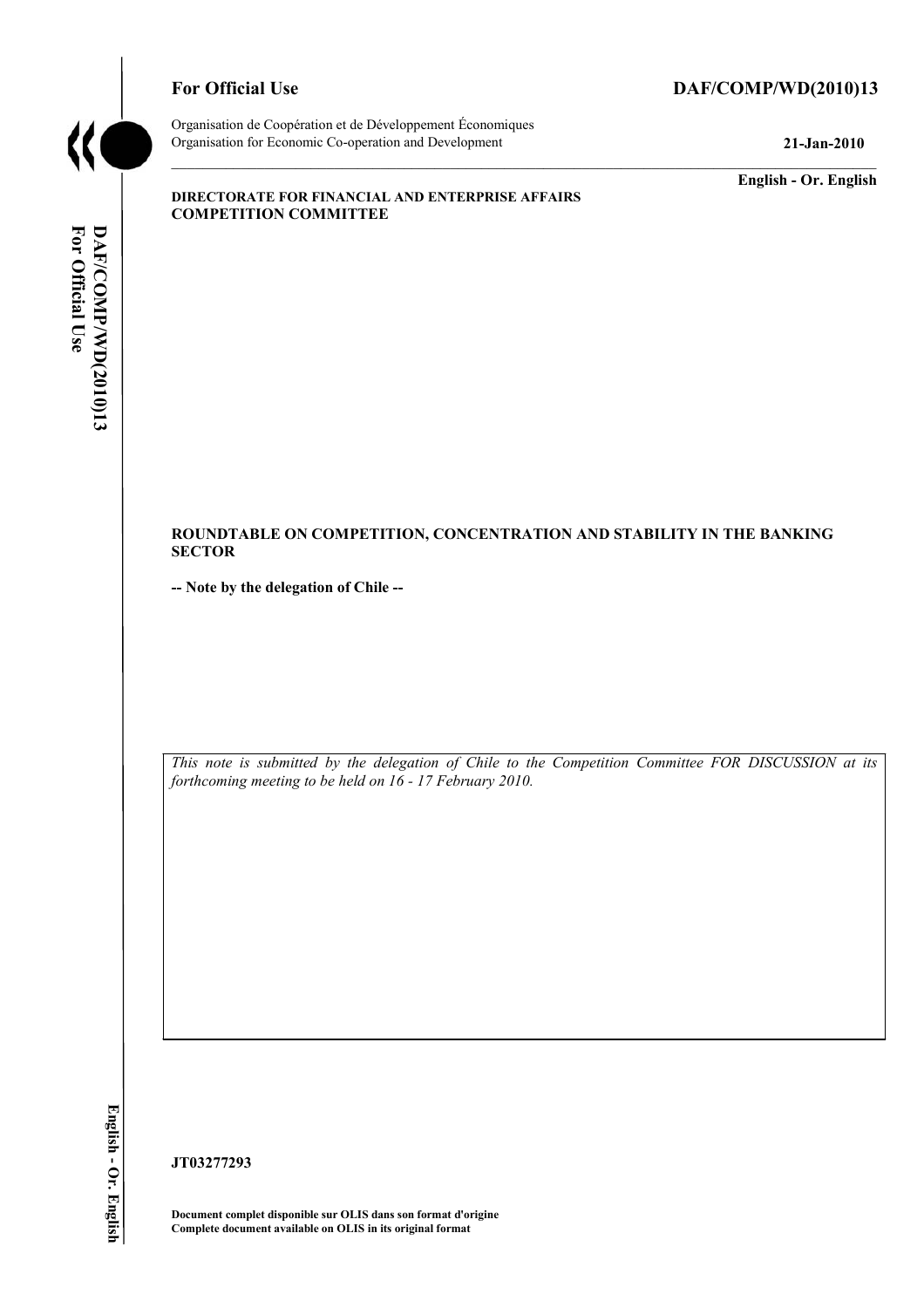## **ROUNDTABLE ON COMPETITION, CONCENTRATION AND STABILITY IN THE BANKING SECTOR**

**-- Note by Chile --** 

### **1. Measurement of Competition in the Financial Sector**

1. The usual measures of concentration (market share, the Herfindahl-Hirshman index, others) are not particularly suitable to assess competition in the banking sector, partly because this one is a complex multiproduct industry dealing with a number of relevant markets, businesses and customers in different geographical settings. This alone lessens the meaning, or even precludes the application of a single figure or measure to the system as a whole.

2. That is why, when analysing the banking sector, the Chilean competition authorities have often employed the standard measures of concentration, only applying them separately to every core business within a bank - mortgage loans and other retail banking, corporate borrowing, securities and information intermediation, and so forth. The concentration figure for the whole banking sector in a given moment, then, will vary according to which business is under scrutiny. That notwithstanding, interest rates and commissions charged, that is, prices in this sector, have also been used by our agency to appraise the competitiveness and/or dominant position of a bank.

3. Furthermore, the Chilean competition agency, FNE, has released guidelines to analyse and evaluate economic concentration in our midst, but before going into that, a brief explanation is in order. The Chilean jurisdiction has neither mandatory premerger notification for mergers and acquisitions (M&A), nor specific rules for their review, but provides for just a voluntary application or opinion sought instead. Following the 2004 amendments to the Competition Act, M&A may be examined by the Competition Tribunal if, according to an interested party such merger may prevent, restrain or obstruct free competition as established in article 3 of the Act. In other words, while M&A are not *per se* open to objection, the Competition Act considers ways in which the Competition Tribunal may deter or condition harmful M&A.

4. In May 2006 the Chilean Competition Agency, FNE, uploaded a first draft of an Internal Guidelines for the Assessment of Horizontal Mergers on its Website, in order to collect comments from law firms, media, academics and other interested parties. Four months later the FNE released the final version of the Guidelines, whose general standards have been followed by the FNE in concentration investigations ever since. A Spanish version of the text is available at http://www.fne.cl/?content=guia\_concentracion.

5. The Guidelines are an internal working tool providing useful information and orientation for firms and interested parties on the main aspects, procedures and methodology applied by the FNE to the inspection of a horizontal merger. It reflects the FNE's understanding that that task aims at weighing up the risks of the consolidated firm carrying out anticompetitive conducts due to the higher market concentration, *vis-à-vis* the M&A's efficiency improvements. The Guidelines focuses on relevant market definition, concentration degree, entrance conditions, risks from the M&A and the expected efficiencies involved therein. The Guidelines are not binding for the TDLC. The FNE is currently reconsidering its text to include recent experiences in its application, changes in the legal framework and new procedural regulations issued by the TDLC.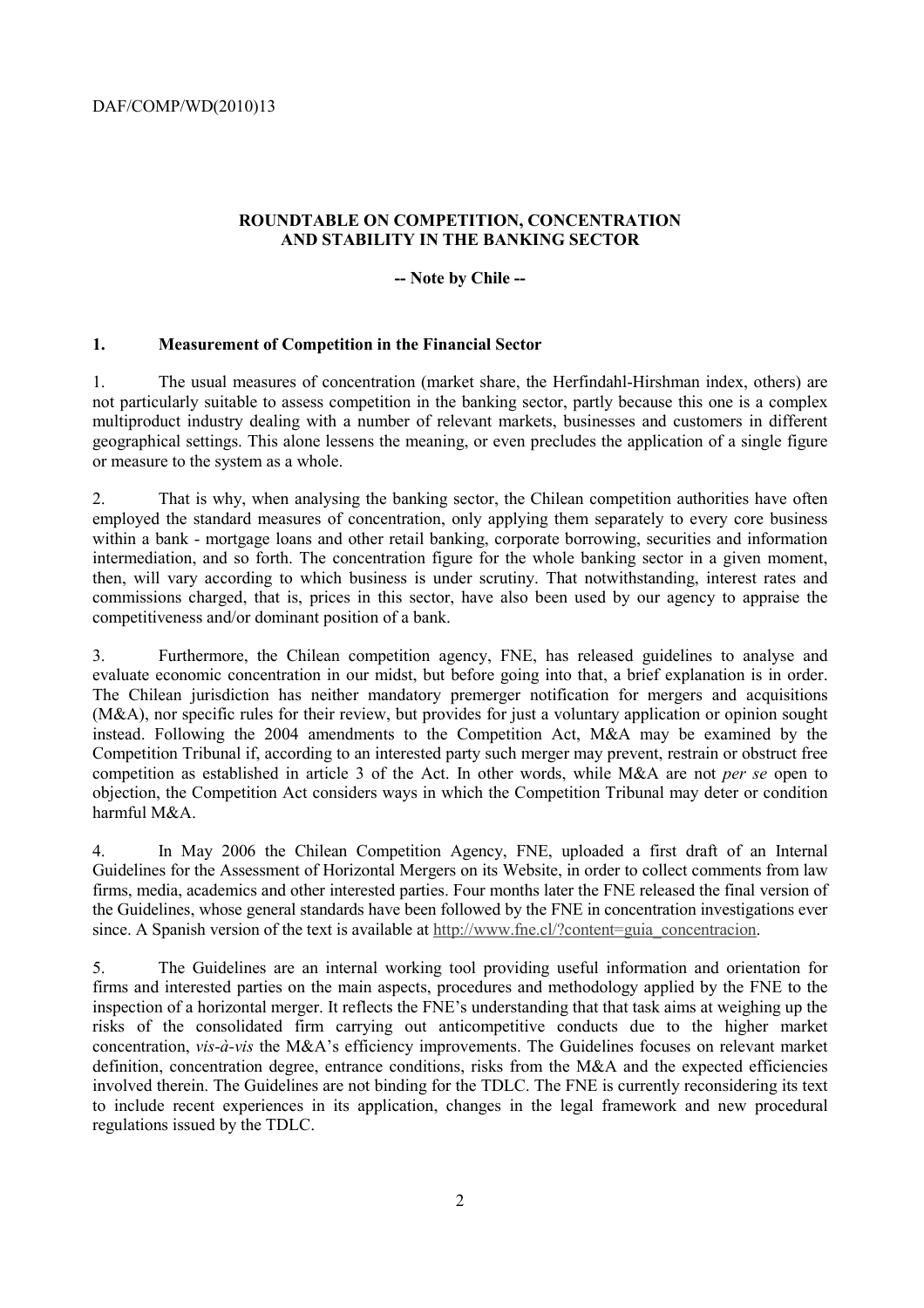### **2. Competition, Concentration and Crisis**

6. Back in the early 1980 the Chilean economy went through a very serious financial crisis, as a result of which the Central Bank acted as a lender of last resort for a number of major banks, with the ensuing economic costs. One of the outcomes of the process was the thorough amendment to the General Banking Law and regulations to include stern provisions for the safeguard of the stability and solvency of the Chilean banking sector. These provisions, coupled with a highly specialised supervision, have been enforced throughout the nearly three decades elapsed since.

7. This being so, the recent systemic crisis of 2008 brought about no significant consequences on the Chilean banking industry. Indeed, the crisis came to be quite surmountable on the economy as a whole, cushioned as it was by a fiscal structural rule, a sound monetary policy and a favourable and sustained international price of copper - the country's chief tradable good.

### **3. Consolidation in the Chilean Banking System**

8. The Chilean banking sector is, and has been for a while, a quite concentrated one, where two large banks of all 25 incumbent ones hold an indisputable dominant position, encompassing nearly 45% of the system's loans. In the last decade before the crisis our banking sector has increased its consolidation or concentration process, as can be seen in the following table.

| Years | # of entries, exits and M&A |                |          | # of banks (as | <b>Concentration in loans</b> |          |
|-------|-----------------------------|----------------|----------|----------------|-------------------------------|----------|
|       | <b>Exits</b>                | <b>Entries</b> | M&A      | of December)   | HНI                           | CR4 (%)  |
| 1990  |                             | 2              | $\theta$ | 36             | 861                           | 49,29    |
| 1991  | 2                           |                | $\theta$ | 35             | 824                           | 46,60    |
| 1992  | $\theta$                    | 2              | 0        | 37             | 822                           | 44,86    |
| 1993  | 3                           | 0              |          | 34             | 819                           | 44,91    |
| 1994  | 0                           | $\theta$       | 0        | 34             | 802                           | 44,70    |
| 1995  |                             | 0              | 0        | 33             | 772                           | 43,26    |
| 1996  |                             |                |          | 33             | 826                           | 47,75    |
| 1997  |                             | 0              |          | 32             | 844                           | 54,01    |
| 1998  |                             | 2              |          | 33             | 848                           | 53,93    |
| 1999  | 3                           |                | 2        | 31             | 902                           | 53,14    |
| 2000  |                             |                | $\theta$ | 31             | 923                           | 51.68    |
| 2001  | 2                           | 0              | $\theta$ | 29             | 943                           | 52.22    |
| 2002  | 4                           | 3              | 2        | 28             | 1.356                         | 66.45    |
| 2003  |                             |                |          | 28             | 1.284                         | 65,04    |
| 2004  |                             | 3              |          | 30             | 1.294                         | 65,31    |
| 2005  |                             | 0              |          | 29             | 1.319                         | 66,33    |
| 2006  | $\boldsymbol{0}$            | $\theta$       | $\theta$ | 29             | 1.305                         | 65,95    |
| 2007  | 2                           | 2              | 0        | 29             | 1.292                         | 64,75    |
| 2008  | 2                           |                |          | 28             | 1.328                         | 66,58    |
| 2009  | $\boldsymbol{0}$            | 0              |          | 25             | 1.341                         | $67,64*$ |

**Table 1. Chile 1990-2009: Number of banks, yearly movements and loan market concentration** 

*Source: FNE's Research Division, upon Banking Superintendence's data. (\*) As of October 2009.* 

9. As shown in the table, there have been a number of M&A in the Chilean banking system both before and throughout the 2008 systemic crisis. Neither of the two latest M&A is to be, nevertheless, mainly linked or ascribed to it.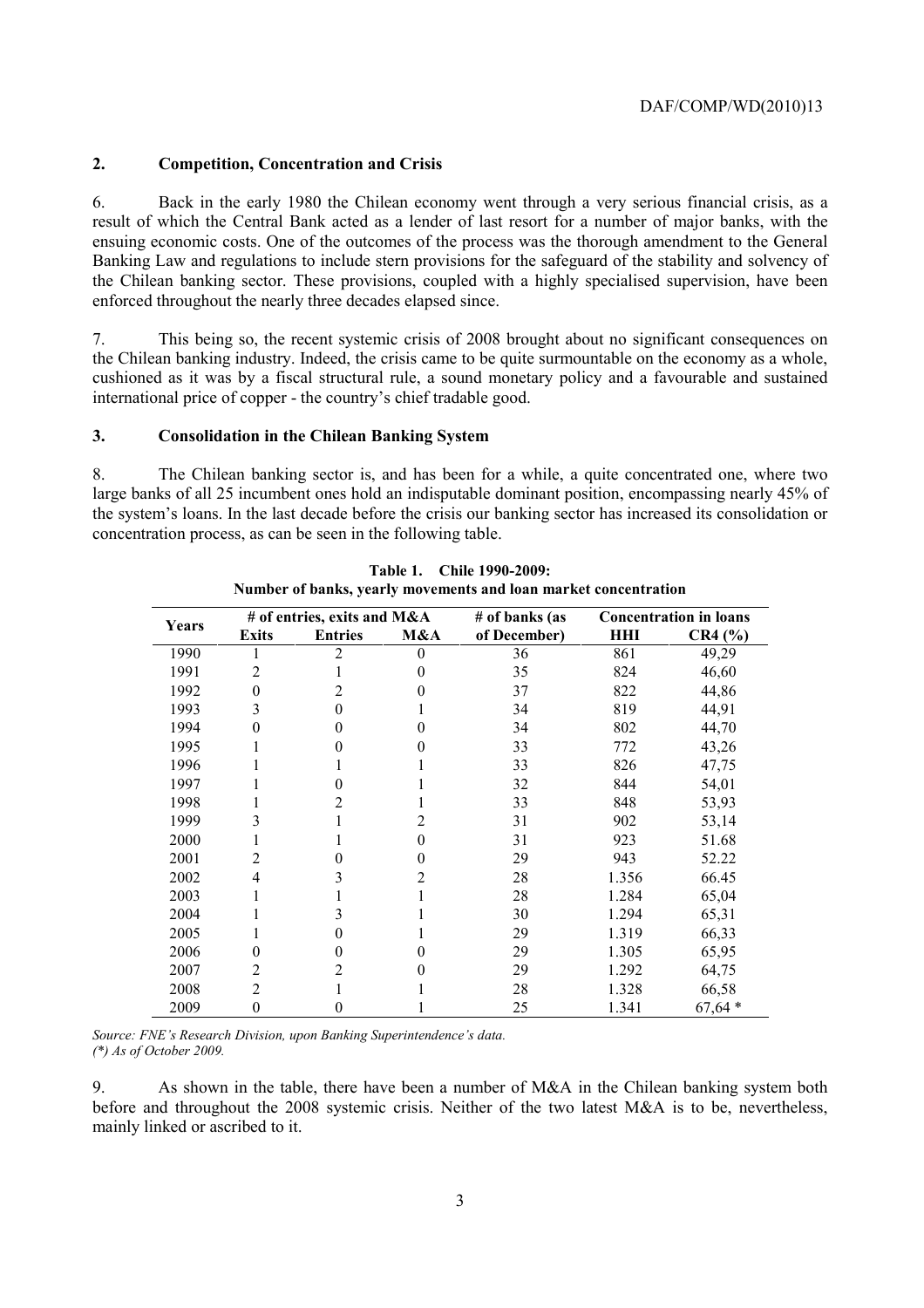# DAF/COMP/WD(2010)13

10. It is frequently said that consolidation in the Chilean banking sector has taken place roughly for the same reasons M&A happen in many comparable markets and which can be summarised as follows:

- To reach economies of scale and of scope. It is well known that some costs decrease notoriously when the volume of operations doubles, while the back-office efficiencies achieved also allow substantial cost savings. As to the economies of scale, operational costs recede when the number, variety and quality of products per customer are improved. As a result, a big bank's profitability largely exceeds that of a small bank.
- To attain an optimum operational scale. The banking business requires an optimal level of investment in technology and a critical mass of customers, below which some projects cannot be carried forward. The investment level has a perverse side as well, in the sense that banking firms with excess capacity have a tendency to merge, so to avoid, among other reasons, pressures on their margins. Both aspects of the operational scale encourage M&A in the Chilean banking sector.
- To secure a larger market share for the resulting firm.

11. Additionally, M&A in the Chilean banking industry often take on traits or reasons peculiar to the country. Chile has a sound, profitable, well-regulated financial market, which entices overseas investment groups to come in for joint ventures and/or to make use of our market as a springboard to enter the remaining South American region. Conversely, local holdings use to look for foreign partners to bring in fresh equity at a lower capital cost, which in turn makes growth easier by means of a lesser lending rate. That increase in our banks' capital also allows them to cope with the Basle and other regulatory requirements, and particularly to come along with the Chilean corporations investing and dealing abroad.

12. Now, because of the small relative size of the Chilean banking sector and the high economic and technical standards demanded to banks by their regulator, it is faster and easier for locals and foreigners alike to purchase market participation rather than reach it through sheer commercial growth. So did, for instance, Scotiabank and Rabobank. Foreign banks (the HSBC, for instance) have been known to stand by for as long as necessary for the opportunity to purchase an incumbent firm in the industry. As it happens, there are large, precise monetary figures ascribed to every basis point of market share in our financial market.

# **4. Some Banking Cases Reviewed by Competition Authorities**

# *4.1 Case 1: Merger of Banco Santiago and Banco Santander, CR Ruling N° 639, 2002*

13. *Key facts:* In 1999 a merger of two banks - Santander and Central Hispano - into the Banco Santander Central Hispano (BSCH) was announced in Spain. Now each merging party had a stake in a bank operating in Chile, namely, Santander-Chile and Santiago, the common control of which would command a 30% market share in Chile. In April 2000 the Competition Agency requested the Resolutive Commission<sup>1</sup> the issuance of regulations aiming at precluding anticompetitive effects of that control, and eventual merging.

14. *Trial outcome:* In January 2002 the Resolutive Commission ruled the allegations out, sustaining that the BSCH's control over Santiago and Santander-Chile entailed no competition risks for the industry. The key element of the decision was that no evidence was gathered that the operation of two banks under a

|<br>|<br>|

A quasi-judicial body with adjudicative powers that preceded the current Competition Tribunal.